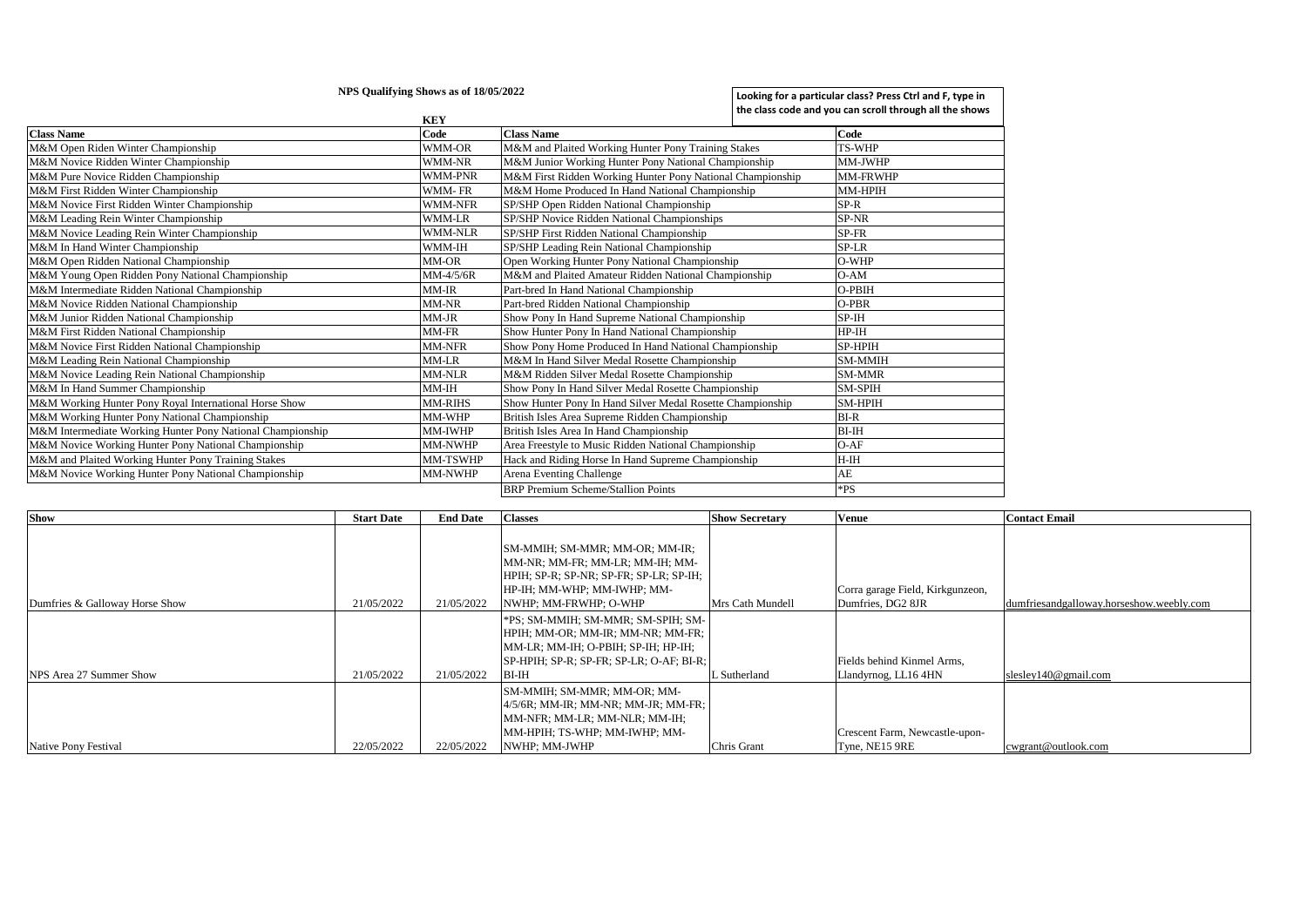| NPS Area XI Heart of England Show   | 22/05/2022 | 22/05/2022 | *PS; MM-RIHS; SM-MMR; SM-MMIH; SM-<br>SPIH; SM-HPIH; MM-OR; MM-4/5/6R;<br>MM-IR; MM-NR; MM-JR; MM-FR; MM-<br>NFR; MM-LR; MM-NLR; MM-IH; MM-<br>HPIH; O-AM; SP-R; SP-NR; SP-FR; SP-LR;<br>O-PBR; SP-IH; HP-IH; SP-HPIH; O-PBIH; H-<br>IH; BI-IH; BI-R; O-AF; O-TSWHP; MM-<br>WHP; MM-NWHP                 | Miss Caroline Cook    | Solihull RC, West Midlands, B93<br>8OE                                          | carolinecook86@hotmail.co.uk   |
|-------------------------------------|------------|------------|----------------------------------------------------------------------------------------------------------------------------------------------------------------------------------------------------------------------------------------------------------------------------------------------------------|-----------------------|---------------------------------------------------------------------------------|--------------------------------|
|                                     |            |            | SM-MMR; MM-OR; MM-NR; MM-JR; MM-                                                                                                                                                                                                                                                                         |                       | West Wycombe Park, Bucks, HP14                                                  |                                |
| Chiltern WPCA                       | 28/05/2022 | 28/05/2022 | FR; MM-NFR; MM-LR; MM-NLR                                                                                                                                                                                                                                                                                | Tracy O'Neill         | 3BA                                                                             | tracyoneill0765@icloud.com     |
|                                     |            |            | *PS; MM-RIHS; SM-MMIH; SM-SPIH; MM-<br>OR; MM-FR; MM-LR; MM-WHP; MM-<br>NWHP; MM-IH; SP-IH; HP-IH; SP-HPIH; H-                                                                                                                                                                                           |                       |                                                                                 |                                |
| <b>Hambleton District Show</b>      | 28/05/2022 | 29/05/2022 | IH                                                                                                                                                                                                                                                                                                       | Miss Helen Wilson     | Sutton Park, York, YO61 1DP                                                     | helen050968@gmail.com          |
|                                     |            |            | SM-MMIH; SM-SPIH; SP-IH; O-PBIH; MM                                                                                                                                                                                                                                                                      |                       | Tottingworth Farm, Heathfield, east                                             |                                |
| <b>Heathfield Agricultural Show</b> | 28/05/2022 | 28/05/2022 | IH; MM-OR; MM-FR; MM-LR                                                                                                                                                                                                                                                                                  | Louise Johnson        | Sussex, TN21 8XS                                                                | horse@heathfieldshow.org       |
| Hertfordshire County Show           | 28/05/2022 | 29/05/2022 | SM-MMIH; SM-MMR; MM-OR; MM-FR;<br>MM-LR; MM-IH; MM-WHP                                                                                                                                                                                                                                                   | <b>Annabel Bolton</b> | The Showground, Dunstable Road,<br>Redbourn, Hertfordshire, AL3 7PT             | equine@hertsshow.com           |
|                                     |            |            |                                                                                                                                                                                                                                                                                                          |                       |                                                                                 |                                |
| NCPA Cumbria Summer Show            | 28/05/2022 | 28/05/2022 | SM-MMIH; MM-IH; MM-HPIH                                                                                                                                                                                                                                                                                  | Eleanor Lancaster     | Greenlands EC, Carlisle, CA4 0NL                                                | elly_2501@hotmail.com          |
| Welsh Pony & Cob Performance Event  | 28/05/2022 | 29/05/2022 | SM-MMR; MM-OR; MM-NR; MM-FR;<br>MM-NFR; MM-LR; MM-NLR; O-PBR; MM-<br>WHP; MM-NWHP; AE<br>SM-MMR; MM-OR; MM-NR; MM-FR;                                                                                                                                                                                    | Tanya Baldwin         | David Broome Event Centre,<br>Chepstow, NP26 5XP<br>United Counties Showground, | wpcsperformanceevent@gmail.com |
| Native Breeds Ridden Festival       | 29/05/2022 | 29/05/2022 | MM-LR ; TS-WHP                                                                                                                                                                                                                                                                                           | Nicola & Kevin Morgan | Carmarthen, SA33 5DR                                                            | nicola.morgan2@outlook.com     |
| <b>NPS Wessex Summer Show</b>       | 29/05/2022 | 29/05/2022 | *PS; MM-RIHS; SM-MMIH; SM-MMR; SM-<br>SPIH; SM-HPIH; MM-OR; MM-4/5/6R;<br>MM-IR; MM-NR; MM-JR; MM-FR; MM-<br>NFR; MM-LR; MM-NLR; MM-IH; MM-<br>HPIH; SP-R; SP-NR; SP-FR; SP-LR; SP-<br>NFR; SP-NLR; SP-IH; HP-IH; SP-HPIH; O-<br>PBR; O-PBIH; O-AM; BI-IH; BI-R; O-AF;<br>TS-WHP; MM-IWHP; MM-NWHP; O-AE | Mrs J Upton           | Dorset Showground, Gillingham,<br>SP8 5RJ                                       | upton811@btinternet.com        |
| Scottish Connemara Group Breed Show | 29/05/2022 | 29/05/2022 | SM-MMIH; SM-MMR;MM-IH; MM-WHP;<br>MM-IWHP; MM-NWHP; MM-JWHP; TS-<br><b>WHP</b>                                                                                                                                                                                                                           | Mrs E Murray          | Champfleurie Equestrian, West<br>Lothian, EH48 4NE                              | emmajanemurray007@gmail.com    |
|                                     |            |            |                                                                                                                                                                                                                                                                                                          |                       | Sherborne Castle, Sherborne,                                                    |                                |
| Sherborne Castle Country Fair       | 29/05/2022 | 29/05/2022 | <b>SM-MMIH; MM-IH</b>                                                                                                                                                                                                                                                                                    | Rosemary Lovegrove    | Dorset, DT9 5NR                                                                 | dorset.rarebreeds@yahoo.co.uk  |
| NPS Area 29                         | 30/05/2022 | 30/05/2022 | *PS; MM-RIHS; SM-MMIH; SM-SPIH; SM-<br>HPIH; MM-OR; MM-4/5/6R; MM-IR; MM-<br>NR; MM-JR; MM-FR; MM-NFR; MM-LR;<br>MM-NLR; MM-IH; MM-HPIH; MM-IWHP;<br>MM-NWHP; MM-FRWHP; TS-WHP; SP-R;<br>SP-NR; SP-IH; HP-IH; SP-HPIH; O-AM; O-<br>PBIH; O-AF                                                            | Gill Price            | David Broome Event Centre,<br>Chepstow, NP26 5XP                                | gillianprice9@hotmail.co.uk    |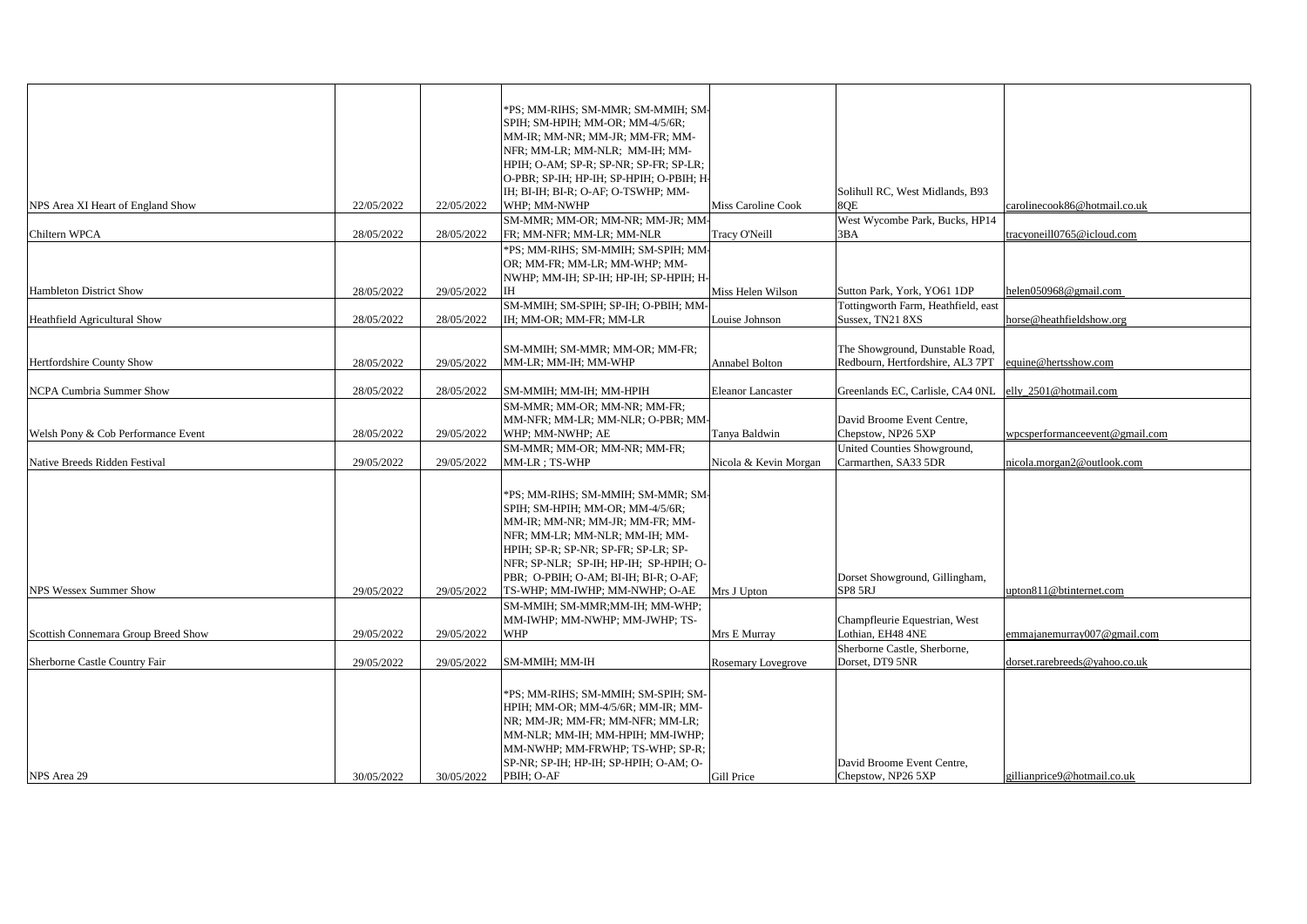|                                        |            |            | SM-MMIH; SM-MMR; SM-SPIH; MM-OR;<br>MM-FR; MM-LR; SP-IH; O-PBR; O-PBIH;      |                        |                                                            |                                     |
|----------------------------------------|------------|------------|------------------------------------------------------------------------------|------------------------|------------------------------------------------------------|-------------------------------------|
|                                        |            |            | H-IH; MM-IH; O-WHP; MM-WHP; MM-                                              |                        | Trinity Park, Ipswich, Suffolk, IP3                        |                                     |
| <b>Suffolk Show</b>                    | 30/05/2022 | 01/06/2022 | <b>NWHP</b>                                                                  | Elizabeth Payne        | 8UH                                                        | liz.payne@suffolkshow.co.uk         |
|                                        |            |            | MM-RIHS; MM-IWHP; MM-NWHP; MM-                                               |                        | <b>CCR</b> Equestrian Centre,                              |                                     |
| NPS Area 12 WHP Festival               | 02/06/2022 | 02/06/2022 | JWHP; MM-FRWHP                                                               | Carolyn Taylor         | Gloucestershire, GL4 0XA                                   | carolynjaynetaylor@gmail.com        |
|                                        |            |            | *PS; MM-RIHS; SM-MMIH; SM-SPIH; MM-<br>JR; MM-FR; MM-LR; MM-IH; SP-IH; H-IH; |                        | The Showground, Shepton Mallet,                            |                                     |
| Royal Bath & West                      | 02/06/2022 | 04/06/2022 | MM-WHP                                                                       | Alan Lyons             | Somerset, BA4 6QN                                          | sarah.chick@bathandwest.co.uk       |
|                                        |            |            | SM-MMR; SM-MMIH; MM-OR; MM-NR;                                               |                        |                                                            |                                     |
|                                        |            |            | MM-FR; MM-LR; MM-IH; MM-WHP; MM-                                             |                        | Bywell Hall, Northumberland,                               |                                     |
| Northumberland County Show             | 03/06/2022 | 03/06/2022 | NWHP; O-TSWHP                                                                | <b>Judy Willis</b>     | NE43 7AB                                                   | kerry@northcountyshow.co.uk         |
|                                        |            |            | *PS; MM-RIHS; SM-MMR; SM-MMIH;                                               |                        |                                                            |                                     |
|                                        |            |            | MM-OR; MM-4/5/6R; MM-IR; MM-NR;                                              |                        |                                                            |                                     |
|                                        |            |            | MM-JR; MM-FR; MM-NFR; MM-LR; MM-                                             |                        |                                                            |                                     |
|                                        |            |            | NLR; MM-WHP; MM-IWHP; MM-NWHP;<br>MM-JWHP; MM-FRWHP; MM-IH; MM-              |                        |                                                            |                                     |
|                                        |            |            | HPIH; SP-R; SP-IH; HP-IH; O-AF; BI-R; BI-                                    |                        |                                                            |                                     |
| NPS Area 5 Summer Show                 | 03/06/2022 | 03/06/2022 | IH                                                                           | Deborah Chadwick       | Bold Heath EC, Widnes, WA8 3XT  hedgethorpe@btinternet.com |                                     |
|                                        |            |            | SM-MMIH; SM-MMR; MM-OR; MM-FR;                                               |                        |                                                            |                                     |
|                                        |            |            | MM-NFR; MM-LR; MM-NLR; MM-HPIH;                                              |                        | Cothi Bridge Showground,                                   |                                     |
| Carmarthenshire WPCA Silver Medal Show | 04/06/2022 | 04/06/2022 | O-PBIH                                                                       | Sue James              | Carmarthenshire, SA32 7NA                                  | meadmoorstud@msn.com                |
|                                        |            |            | *PS; MM-RIHS; SM-MMIH; SM-SPIH; SM-                                          |                        |                                                            |                                     |
|                                        |            |            | HPIH; MM-NR; MM-JR; MM-FR; MM-LR;                                            |                        |                                                            |                                     |
|                                        |            |            | MM-WHP; MM-FRWHP; MM-IH; MM-<br>HPIH; SP-IH; HP-IH; SP-HPIH; H-IH; O-        |                        |                                                            |                                     |
| <b>Midland Counties</b>                | 04/06/2022 | 05/06/2022 | PBIH                                                                         |                        | Mrs H Hall & Mrs S Thoma Arena UK, Grantham, NG32 2EF      | sharon.longbarn@gmail.com           |
|                                        |            |            | SM-MMIH; MM-OR; MM-NR; MM-JR;                                                |                        |                                                            |                                     |
|                                        |            |            | MM-FR; MM-NFR; MM-LR; MM-NLR; SM-                                            |                        |                                                            |                                     |
| <b>Notts Derby Horse Show</b>          | 04/06/2022 | 04/06/2022 | MMR; MM-IH                                                                   | Emma Jane Rushton      | Longmoor Lane Showground                                   | nottsderbyhorseshow@hotmail.co.uk   |
|                                        |            |            |                                                                              |                        |                                                            |                                     |
|                                        |            |            | SM-MMIH; SM-MMR; MM-OR; MM-FR;                                               |                        | Powis Castle, Welshpool. SY21                              |                                     |
| Severn Valley WPCA                     | 04/06/2022 | 04/06/2022 | MM-LR; MM-IH; O-PBIH; O-PBR; O-AM                                            | Gaynor Vaughan         | 8RF                                                        | svalley1985@hotmail.com             |
|                                        |            |            | SM-MMIH; SM-MMR; MM-OR; MM-IR;                                               |                        | Priory EC, Farnham, Surrey, GU10                           |                                     |
| Dales South Show                       | 05/06/2022 | 05/06/2022 | MM-NR; MM-JR; MM-IH; MM-HPIH                                                 | <b>Jessica Blowers</b> | 3DP                                                        | dpsarea6@gmail.com                  |
|                                        |            |            | SM-MMR; MM-OR; MM-FR; MM-LR; MM-                                             |                        | Royal Cornwall Showground,                                 |                                     |
| Royal Cornwall                         | 09/06/2022 | 11/06/2022 | IH; O-PBR; O-PBIH; H-IH;                                                     | Mr C P Riddle          | Wadebridge, Cornwall, PL27 7JE                             | livestock@royalcornwall.co.uk       |
|                                        |            |            | SM-MMR; SM-MMIH; MM-OR; MM-JR;                                               |                        |                                                            |                                     |
|                                        |            |            | MM-FR; MM-LR; MM-IH; MM-WHP; SP-                                             |                        | South of England Showground,                               |                                     |
| South of England Show                  | 10/06/2022 | 12/06/2022 | $R: O-PBR$                                                                   | Elizabeth Crockford    | Haywards Heath, RH17 6TH                                   | wiz@seas.org.uk                     |
|                                        |            |            | SM-MMIH; SM-MMR; MM-OR; MM-FR;<br>MM-LR; O-PBR; O-PBIH; MM-IH                | Sarah Gemmell          | The Showfield, Warwick on Eden,<br>Nr Carlisle, CA4 8PE    | horsesecretary@cumberlandshow.co.uk |
| <b>Cumberland Show</b>                 | 11/06/2022 | 11/06/2022 | *PS; SM-MMR; SM-MMIH; SM-SPIH; SM-                                           |                        |                                                            |                                     |
|                                        |            |            | HPIH; MM-OR; MM-4/5/6R; MM-NR; MM-                                           |                        |                                                            |                                     |
|                                        |            |            | JR; MM-FR; MM-LR; SP-R; O-PBR; MM-                                           |                        |                                                            |                                     |
|                                        |            |            | IH; SP-IH; HP-IH; O-PBIH; H-IH; MM-                                          |                        | Somerford Park Farm, Congleton,                            |                                     |
| Derbyshire Festival                    | 11/06/2022 | 12/06/2022 | WHP; O-WHP                                                                   | Pam Ashton             | Cheshire, CW12 4SW                                         | pmashton@hotmail.co.uk              |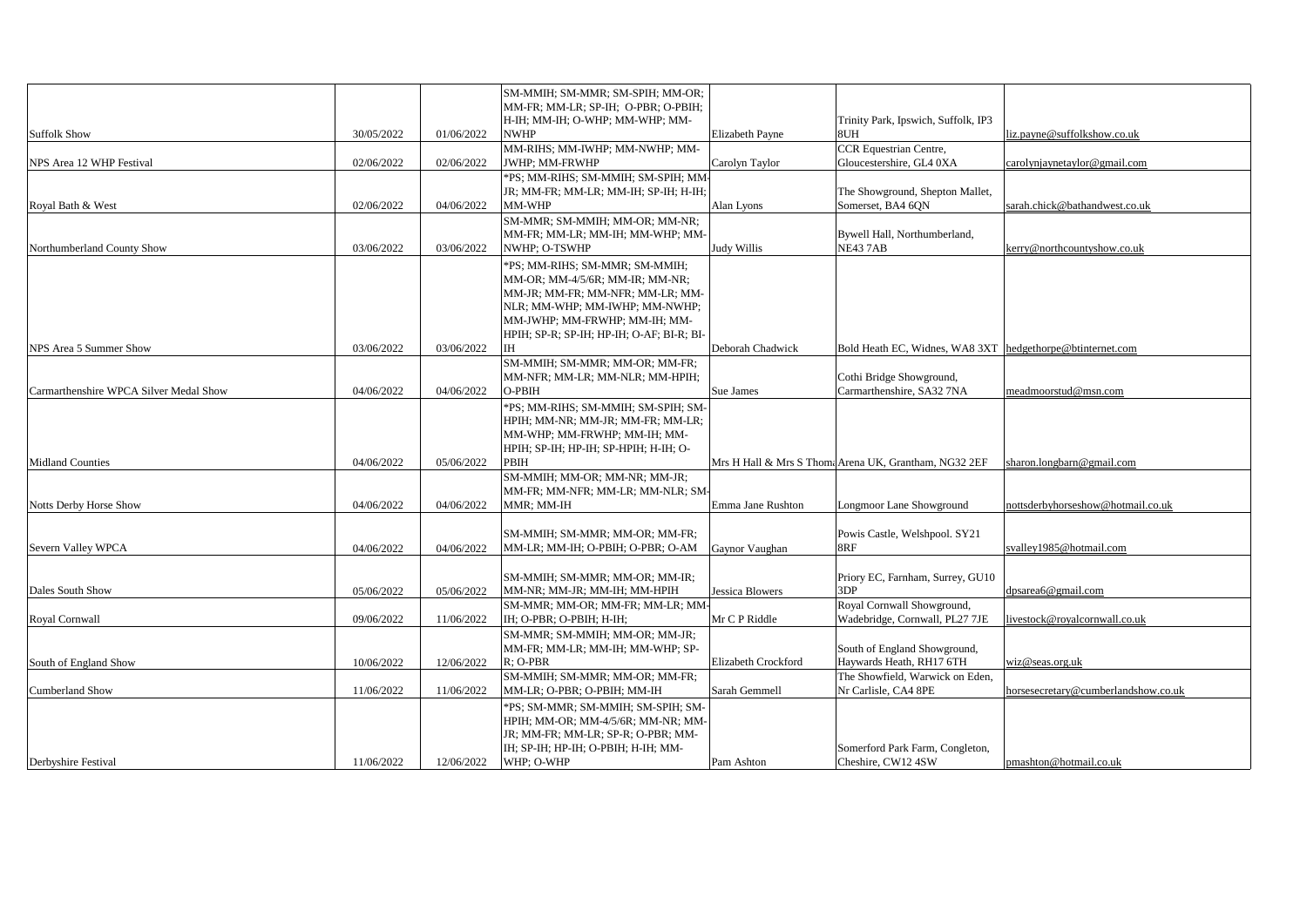|                                            |            |            | *PS; SM-MMIH; SM-MMR; SM-SPIH; SM-                                           |                                |                                     |                                         |
|--------------------------------------------|------------|------------|------------------------------------------------------------------------------|--------------------------------|-------------------------------------|-----------------------------------------|
|                                            |            |            |                                                                              |                                |                                     |                                         |
|                                            |            |            | HPIH; MM-OR; MM-IR; MM-NR; MM-JR;<br>MM-FR; MM-LR; MM-IH; MM-HPIH; SP-       |                                |                                     |                                         |
|                                            |            |            | IH; HP-IH; O-PBIH; MM-WHP; MM-IWHP;                                          |                                | Strathallan Castle, Perthshire, PH3 |                                         |
| <b>NPS Scotland Summer Show</b>            | 11/06/2022 | 11/06/2022 | MM-NWHP; MM-FRWHP; BI-R; BI-IH                                               | Mrs Alicia Hay                 | 1JZ                                 | secretary@npsscotland.co.uk             |
|                                            |            |            | SM-MMR; MM-OR; MM-NR; MM-FR;                                                 |                                | Brecon Showground, Brecon, LD3      |                                         |
| Brecon & Borders WPCBA Summer Bronze Medal | 12/06/2022 | 12/06/2022 | MM-NFR; MM-LR; MM-NLR; O-PBR                                                 | <b>Miss Holly Roberts</b>      | 7PL                                 | nollymroberts@icloud.com                |
|                                            |            |            |                                                                              |                                |                                     |                                         |
|                                            |            |            | SM-MMIH; SM-MMR; SM-SPIH; SM-                                                |                                |                                     |                                         |
|                                            |            |            | HPIH; MM-OR; MM-IR; MM-NR; MM-JR;                                            |                                |                                     |                                         |
|                                            |            |            | MM-FR; MM-NFR; MM-LR; MM-NLR;                                                |                                |                                     |                                         |
|                                            |            |            | MM-IH; MM-HPIH; O-PBIH; O-AM; SP-IH;<br>HP-IH; SP-R; SP-NR; SP-LR; SP-FR; O- |                                | Kent County Showground, Detling,    |                                         |
| SEWPCA Summer Bronze Medal Show            | 12/06/2022 | 12/06/2022 | PBR                                                                          | Angela Kember                  | Kent, ME14 3JF                      | angela.kember@icloud.com                |
|                                            |            |            |                                                                              |                                |                                     |                                         |
|                                            |            |            | SM-MMR; SM-MMIH; SM-SPIH; SM-                                                |                                |                                     |                                         |
|                                            |            |            | HPIH; MM-OR; MM-IR; MM-NR; MM-JR;                                            |                                |                                     |                                         |
|                                            |            |            | MM-FR; MM-NFR; MM-LR; MM-NLR; SP-                                            |                                | New Park, Brockenhurst,             |                                         |
| The Southern Showing Society               | 12/06/2022 | 12/06/2022 | IH; HP-IH                                                                    | <b>K</b> Staples               | Hampshire, SO42 7QH                 | thesouthernshowingsociety@gmail.com     |
|                                            |            |            | *PS; SM-MMR; SM-SPIH; MM-OR; MM-                                             |                                |                                     |                                         |
|                                            |            |            | NR: MM-JR: NMM-FR: MM-LR: SP-R: SP-                                          |                                |                                     |                                         |
|                                            |            |            | FR; SP-LR; O-WHP; H-IH; MM-WHP; MM-                                          |                                | Three Counties Showground,          |                                         |
| <b>Royal Three Counties</b>                | 17/06/2022 | 19/06/2022 | <b>NWHP</b>                                                                  | <b>Betsy Branyan</b>           | Malvern, WR13 6NW                   | equineteam@threecounties.co.uk          |
|                                            |            |            |                                                                              |                                | Lincolnshire Showground, Lincoln,   |                                         |
| Lincolnshire Show                          | 22/06/2022 | 23/06/2022 | SM-MMIH; MM-OR; MM-IH; SP-R; SP-LR Equine Secretary                          |                                | LN <sub>2</sub> 2NA                 | livestock@lincolnshireshowground.co.uk  |
|                                            |            |            | SM-MMIH; SM-MMR; MM-OR; MM-JR;                                               |                                |                                     |                                         |
|                                            |            |            | MM-FR; MM-LR; MM-IH; MM-WHP; SP-                                             | Royal Highland                 | The Royal Highland Centre,          |                                         |
| Royal Highland Show                        | 23/06/2022 | 26/06/2022 | IH; HP-IH                                                                    | <b>Competitions Department</b> | Ingliston, Edinburgh, EH28 8NB      | competitions@rhass.org.uk               |
|                                            |            |            | SM-MMIH; SM-MMR; MM-OR; MM-JR;                                               |                                |                                     |                                         |
|                                            |            |            | MM-NR; MM-FR; MM-LR; MM-IH; O-                                               |                                |                                     |                                         |
| Royal Isle of Wight County Show            | 25/06/2022 | 26/06/2022 | PBR; O-PBIH                                                                  |                                |                                     |                                         |
|                                            |            |            |                                                                              |                                |                                     |                                         |
|                                            |            |            | *PS; SM-MMIH; SM-SPIH; SM-HPIH; MM-                                          |                                |                                     |                                         |
|                                            |            |            | OR; MM-FR; MM-LR; MM-IH; MM-HPIH;                                            |                                | The Showground, Elvaston, Derby,    |                                         |
| Derbyshire County Show                     | 26/06/2022 | 26/06/2022 | SP-R; SP-FR; SP-LR; SP-IH; HP-IH                                             | Mrs Lisette Taylor             | <b>DE72 3EP</b>                     | lighthorses@derbyshirecountyshow.org.uk |
|                                            |            |            | SM-MMIH; SM-MMR; MM-IH; MM-IR;                                               | Mr Scott Green                 | Scampston Park, Malton, YO17<br>8NG |                                         |
| <b>Malton Show</b>                         | 26/06/2022 | 26/06/2022 | MM-FR; MM-LR                                                                 |                                |                                     | equine@maltonshow.org                   |
|                                            |            |            |                                                                              |                                |                                     |                                         |
|                                            |            |            | SM-MMR; SM-MMIH; M-IH; MM-HPIH;                                              |                                |                                     |                                         |
|                                            |            |            | MM-OT; MM-NR; MM-JR; MM-FR; MM-                                              |                                |                                     |                                         |
|                                            |            |            | NFR; MM-LR; MM-NLR; MM-WHP; MM-                                              |                                |                                     |                                         |
| Northern Dartmoor Show                     | 26/06/2022 | 26/06/2022 | JWP; MM-NWP; MM-FRWHP                                                        | Sophie Scott                   | Camden EC, York, YO26 8EH           | northerndartmoor@gmail.com              |
|                                            |            |            | *PS; SM-MMR; SM-MMIH; SM-SPIH; SM-                                           |                                |                                     |                                         |
|                                            |            |            | HPIH; MM-OR; MM-4/5/6R; MM-IR; MM-                                           |                                |                                     |                                         |
|                                            |            |            | NR; MM-FR; MM-NFR; MM-LR; MM-                                                |                                |                                     |                                         |
|                                            |            |            | NLR; O-AM; MM-IH; MM-HPIH; SP-R; SP-                                         |                                |                                     |                                         |
|                                            |            |            | NR; SP-FR; SP-NR; SP-IH; HP-IH; SP-                                          |                                |                                     |                                         |
|                                            |            |            | HPIH; O-PBR; O-PBIH; H-IH; BI-R; BI-IH;                                      |                                | South of England Showground,        |                                         |
| NPS Area 20 Show                           | 26/06/2022 | 26/06/2022 | $O-AF$                                                                       | Sarah Trower                   | Haywards Heath, RH17 6TH            | rachelturner@hotmail.com                |
|                                            |            |            | SM-MMIH; SM-MMR; MM-OR; MM-NR;                                               |                                |                                     |                                         |
|                                            | 26/06/2022 | 26/06/2022 | MM-JR; MM-FR; MM-LR; MM-IH; MM-                                              |                                | Kings Sedgmoor Equestrian Centre,   |                                         |
| <b>SWA Summer Medal Show</b>               |            |            | HPIH; O-PBIH                                                                 | Lorna Norris                   | Greylake, Somerset, TA7 9BP         | swaofthewpcs@gmail.com                  |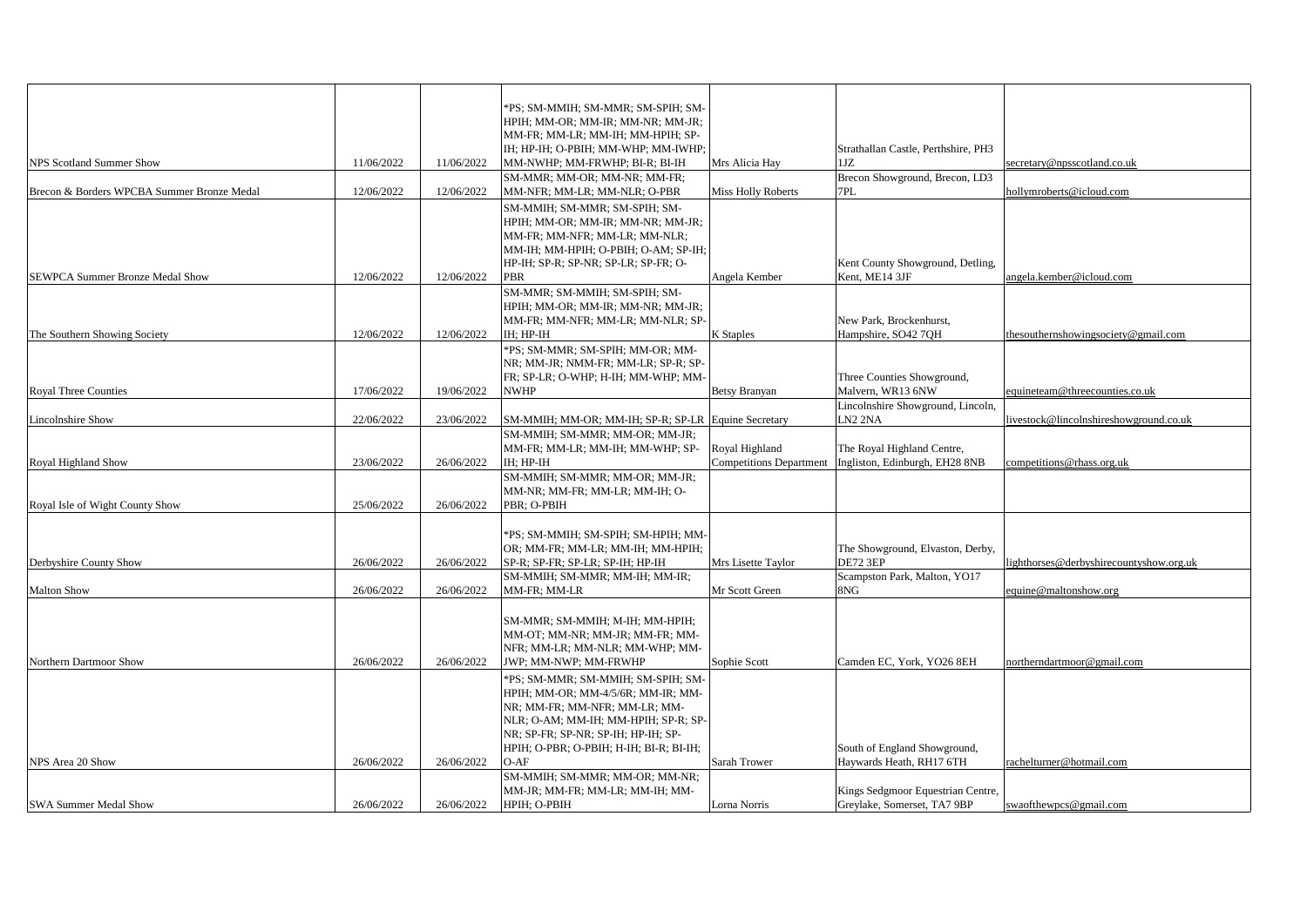|                                        |            |            | SM-MMIH; SM-MMR; MM-IH; MM-OR;<br>MM-NR; MM-JR; MM-LR; MM-FR; SP-R;                                                                                  |                       |                                                                                  |                                   |
|----------------------------------------|------------|------------|------------------------------------------------------------------------------------------------------------------------------------------------------|-----------------------|----------------------------------------------------------------------------------|-----------------------------------|
| The Breamore Show                      | 26/06/2022 | 26/06/2022 | SP-LR; SP-FR; O-PBR; SP-IH; HP-IH; O-<br>PBIH; H-IH                                                                                                  | Mrs A J Dymott        | Rally Field, Breamore, Hampshire,<br>SP <sub>6</sub> 2D <sub>D</sub>             | andreadymott@hotmail.com          |
|                                        | 29/06/2022 | 30/06/2022 | *PS;SM-MMIH; SM-MMR; SM-SPIH; SM-<br>HPIH; MM-OR; MM-JR; MM-FR; MM-LR;<br>MM-IH; SP-IH; HP-IH; H-IH; AE                                              |                       | Norfolk Showground, Dereham,<br>Norfok, NR5 0TT                                  |                                   |
| <b>Royal Norfolk Show</b>              |            |            |                                                                                                                                                      | <b>Bethany Hams</b>   |                                                                                  | bethany.hams@rnaa.org.uk          |
| Devon County                           | 30/06/2022 | 02/07/2022 | *PS; SM-SPIH; MM-OR; MM-FR; MM-LR; Mercedes Pemberton-<br>MM-IH; SP-FR; SP-LR; SP-IH; H-IH                                                           | Finch                 | Devon County Show, Westpoint,<br>Clyst St Mary, Devon, EX5 1DJ                   | mercedes@dcshow.org               |
| East Anglia Horse Show                 | 02/07/2022 | 02/07/2022 | SM-MMIH; SM-MMR; MM-IH; MM-HPIH;<br>MM-OR; MM-NR; MM-JR; MM-FR; MM-<br>LR                                                                            | Mrs H Walter          | Emneth Showground, Wisbech,<br>Cambridgeshire, PE14 8BG                          | theeastangliahorseshow@aol.co.uk  |
| Machen Show                            | 02/07/2022 | 02/07/2022 | SM-MMR; MM-OR; MM-FR; MM-LR; TS-<br>WHP; MM-WHP; MM-NWHP; O-WHP                                                                                      | Rhian Nowell-Phillips | Mill Farm, Machen, Caerphilly,<br><b>CF83 8SW</b>                                | ranp1@hotmail.co.uk               |
|                                        |            |            | SM-MMIH; SM-MMR; MM-4/5/6R; MM-<br>NR; MM-NFR; MM-NLR; MM-NWHP;<br>MM-FRWHP; MM-IH; SP-IH; HP-IH; O-                                                 |                       |                                                                                  |                                   |
| NCPA Staffordshire Country Festival    | 02/07/2022 | 03/07/2022 | PBIH; H-IH                                                                                                                                           | Mrs C Scott           | Catton Park, Derby, DE12 8LN                                                     | cherylatherton@gmail.com          |
| Midland WPCA Silver Medal Summer Show  | 03/07/2022 |            | SM-MMR; MM-OR; MM-IR; MM-NR; MM-<br>JR; MM-LR; MM-FR; MM-NFR; MM-NLR;<br>MM-IH; MM-HPIH; SP-IH; SPHP-IH; HP-<br>IH; O-PBIH; O-PBR; O-AM; SP-R; SP-NR | Miss Heather Abrahall | Solihull RC, West Midlands, B93<br>8QE                                           | midlandwpca@outlook.com           |
|                                        |            | 03/07/2022 |                                                                                                                                                      |                       |                                                                                  |                                   |
| Northern Connemara Breed Show          |            |            | SM-MMIH; SM-MMR; MM-4/5/6R; MM-<br>IR; MM-NR; MM-JR; O-PBR; MM-IH; O-                                                                                |                       |                                                                                  |                                   |
|                                        | 03/07/2022 | 03/07/2022 | PBIH; MM-WHP; MM-IWHP; MM-NWP                                                                                                                        | Rebecca Bond          | Warren Farm EC, Formby, L37 0AN bbnd481@gmail.com<br>Kent Showground, Maidstone, |                                   |
| Kent County Show                       | 08/07/2022 | 10/07/2022 | MM-FR; MM-LR; MM-WHP                                                                                                                                 | Nikki Dorkings        | <b>ME14 3JF</b>                                                                  | becky@kenteventcentre.co.uk       |
|                                        |            |            | SM-MMR; MM-OR; MM-FR; MM-LR; MM-                                                                                                                     |                       | Llangan School Show Fields, Vale                                                 |                                   |
| <b>Bridgend Country Show</b>           | 09/07/2022 | 10/07/2022 | IH; O-PBIH; O-PBR                                                                                                                                    | <b>Gill Dowling</b>   | of Glamorgan, CF35 5DR                                                           | showing@bridgendcountyshow.org.uk |
|                                        |            |            | SM-MMR; SM-MMIH; MM-OR; MM-NR;                                                                                                                       |                       |                                                                                  |                                   |
| Exmoor Pony Society Northern Area Show | 09/07/2022 | 09/07/2022 | MM-JR; MM-FR; MM-LR; MM-IH                                                                                                                           | Gail Whetter          | Camden EC, York, YO26 8EH                                                        | hgailwhetter@gmail.com            |
|                                        |            |            | SM-MMIH; SM-MMR; MM-OR; MM-<br>4/5/6R; MM-IR; MM-NR; MM-JR; MM-FR;<br>MM-NFR; MM-LR; MM-NLR; MM-WHP;<br>MM-IWHP; MM-NWHP; MM-JWHP; MM-               |                       | Three Counties Showground,                                                       |                                   |
| National Shetland Performance Show     | 09/07/2022 | 10/07/2022 | FRWHP; MM-IH; MM-HPIH                                                                                                                                | Mrs Vivien Hampton    | Malvern, WR13 6NW                                                                | viv.hampton@btopenworld.com       |
| Ashby Show                             | 10/07/2022 | 10/07/2022 | SM-MMIH; MM-IH; MM-OR; MM-JR; MM-<br>FR; MM-LR; O-WHP                                                                                                | Jane Harding          | Cattows Farm, Heather, Leics, LE67<br>2TD                                        | jane@ashbyshow.com                |
|                                        |            |            | SM-MMIH; MM-IH; MM-HPIH; MM-OR;                                                                                                                      |                       |                                                                                  |                                   |
|                                        |            |            | MM-4/5/6R; MM-NR; MM-JR; MM-FR;                                                                                                                      |                       | Moulton College, Northants, NN3                                                  |                                   |
| Eastern Dartmoor                       | 10/07/2022 | 10/07/2022 | MM-NFR; MM-LR; MM-MLR                                                                                                                                | Lynda Calcutt         | 7OL                                                                              | calcutt@frinton.net               |
|                                        |            |            | SM-MMIH; SM-MMR; SM-SPIH; SM-<br>HPIH; MM-OR; MM-FR; MM-LR; MM-IH;                                                                                   |                       | Stithians Showground, Truro,                                                     |                                   |
| <b>Stithians Show</b>                  | 11/07/2022 | 11/07/2022 | SP-IH; HP-IH                                                                                                                                         | Natalie Haworth       | Cornwall, TR3 7DP                                                                | horses@stithians.show             |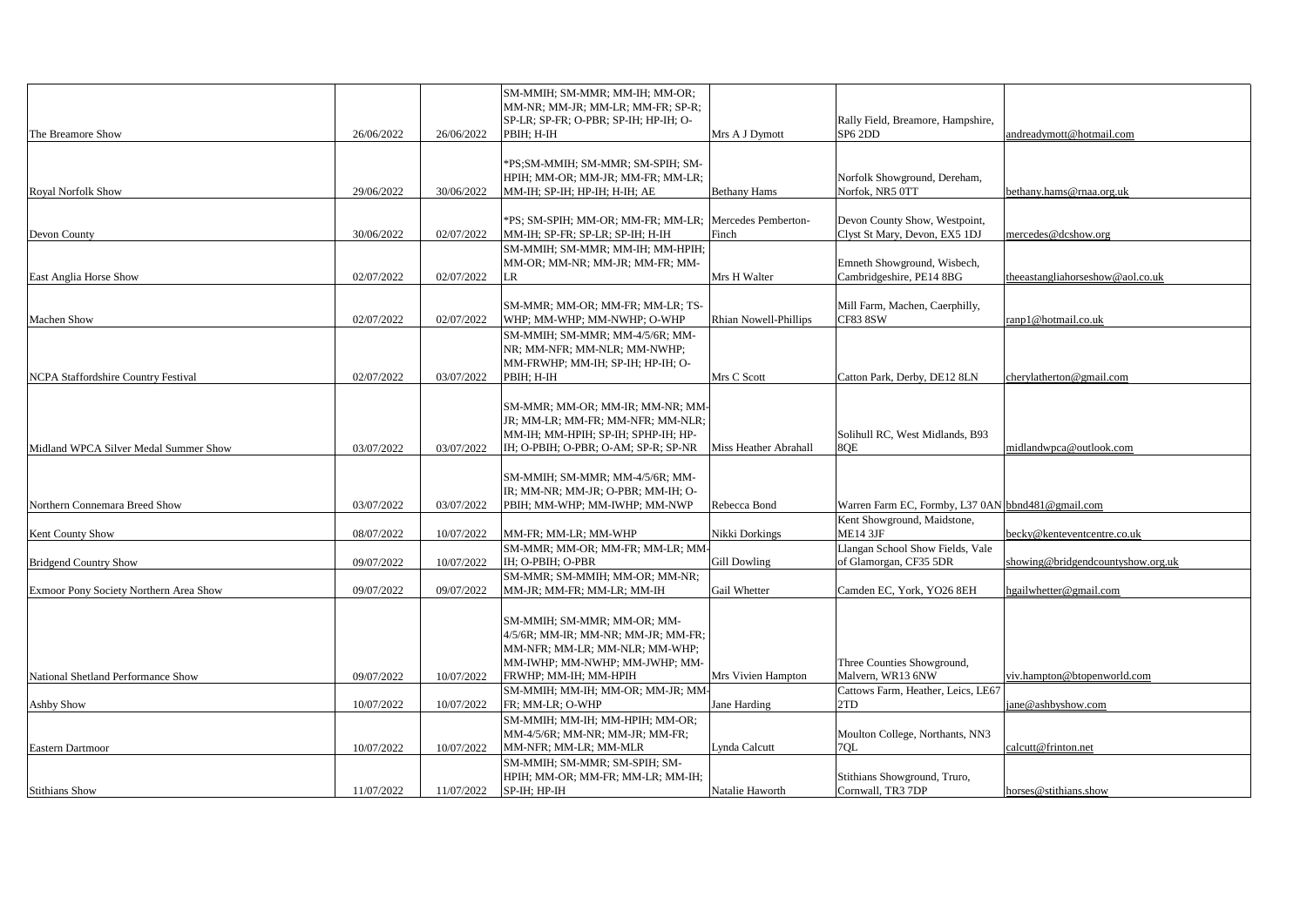|                                           |            |            |                                                                          |                              | Great Yorkshire Showground,                                          |                                         |
|-------------------------------------------|------------|------------|--------------------------------------------------------------------------|------------------------------|----------------------------------------------------------------------|-----------------------------------------|
|                                           |            |            | *PS; SM-MMR; SM-SPIH; MM-OR; MM-                                         | Mrs Amanda Stoddart-         | Harrogate, North Yorkshire, HG2                                      |                                         |
| <b>Great Yorkshire Show</b>               | 12/07/2022 | 15/07/2022 | FR; MM-LR; MM-IH; SP-IH; SP-R                                            | West                         | 8NZ                                                                  | amandaw@yas.co.uk                       |
|                                           |            |            | SM-MMIH; SM-MMR; MM-OR; MM-                                              |                              |                                                                      |                                         |
|                                           |            |            | 4/5/6R; MM-IR; MM-NR; MM-JR; MM-IH;                                      |                              |                                                                      |                                         |
|                                           |            |            | MM-HPIH; MM-WHP; MM-IWHP; MM-                                            |                              | Moreton Morrell Agricultural                                         |                                         |
| British Connemara Pony Society Breed Show | 15/07/2022 | 16/07/2022 | NWHP; MM-JWHP                                                            | Mrs R Bond                   | College, Warwickshire, CV35 9BL bbnd481@gmail.com                    |                                         |
|                                           |            |            |                                                                          |                              | Royal Welsh Showground, Bulith                                       |                                         |
| Royal Welsh                               | 18/07/2022 | 21/07/2022 | SM-SPIH; MM-OR; SP-IH; HP-IH                                             | Mrs Charlotte Hughes         | Wells, LD2 3SY                                                       | charlotte@rwas.co.uk                    |
|                                           |            |            | SM-MMIH; SM-SPIH; MM-IH; SP-IH; O-                                       |                              |                                                                      |                                         |
| Royal Lancashire Show                     | 22/07/2022 | 24/07/2022 | PBR; O-PBIH                                                              | Angela Parfitt               | Salesbury Hall, Salesbury, PR3 3XR light.horse.royal.lancs@gmail.com |                                         |
|                                           |            |            | SM-MMIH; MM-IH; MM-OR; MM-FR;                                            |                              |                                                                      |                                         |
| Woolsery & District Agricultural Show     | 25/07/2022 | 25/07/2022 | MM-LR; SP-R; SP-FR; SP-LR                                                | Mrs Andree Carter            | Clovelly Court, Devon, EX39 5TA  woolseryshow@hotmail.co.uk          |                                         |
|                                           |            |            |                                                                          |                              |                                                                      |                                         |
|                                           |            |            | *PS; SM-MMIH; SM-MMR; SM-SPIH; SM-                                       |                              |                                                                      |                                         |
|                                           |            |            | HPIH; MM-OR; MM-4/5/6R; MM-IR; MM-                                       |                              |                                                                      |                                         |
|                                           |            |            | NR; MM-JR; MM-FR; MM-NFR; MM-LR;                                         |                              |                                                                      |                                         |
|                                           |            |            | MM-NLR; MM-WHP; MM-IWHP; MM-                                             |                              |                                                                      |                                         |
|                                           |            |            | NWHP; MM-JWHP; MM-FRWHP; MM-IH;                                          |                              |                                                                      |                                         |
|                                           |            |            | MM-HPIH; SP-R; SP-NR; SP-FR; SP-NFR;                                     |                              |                                                                      |                                         |
|                                           |            |            | SP-LR; SP-NLR; O-PBR; O-PBIH; SP-IH;                                     |                              |                                                                      |                                         |
|                                           |            |            | HP-IH; SP-HPIH; H-IH; O-AM; O-WHP; TS-                                   |                              | Three Counties Showground,                                           |                                         |
| <b>NPS Summer Champs</b>                  | 02/08/2022 | 04/08/2022 | WHP; AE                                                                  | NPS Office                   | Malvern, WR13 6NW                                                    | shows@nationalponysociety.com           |
|                                           |            |            |                                                                          |                              |                                                                      |                                         |
|                                           |            |            | SM-MMIH; MM-OR; MM-NR; MM-JR;                                            |                              | New Park, Brockenhurst,                                              |                                         |
| New Forest & Hampshire County Show        | 26/07/2022 | 28/07/2022 | MM-FR; MM-LR; MM-WHP; MM-NWHP                                            | <b>Beth Prince</b>           | Hampshire, SO42 7QH                                                  | beth@newforestshow.co.uk                |
|                                           |            |            | *PS; SM-MMR; SM-MMIH; SM-SPIH; SM-                                       |                              |                                                                      |                                         |
|                                           |            |            | HPIH; MM-OR; MM-NR; MM-FR; MM-LR;                                        |                              |                                                                      |                                         |
|                                           |            |            | MM-IH; SP-R; SP-FR; SP-LR; SP-IH; HP-                                    |                              |                                                                      |                                         |
|                                           |            |            | IH; SP-HPIH; O-PBR; O-PBIH; O-WHP;                                       |                              |                                                                      |                                         |
| <b>Border Union</b>                       | 29/07/2022 | 29/07/2022 | MM-WHP; MM-NWHP                                                          | Miss Rebecca Maitland        | Springwood Park, Kelso, TD5 8LS   info@borderunion.co.uk             |                                         |
|                                           |            |            |                                                                          |                              |                                                                      |                                         |
|                                           |            |            | SM-MMIH; SM-MMR; MM-OR; MM-FR;                                           |                              |                                                                      |                                         |
| Cardigan Show                             | 30/07/2022 | 30/07/2022 | MM-LR; MM-IH; SP-IH; HP-IH; SP-R; SP-<br>NR; SP-FR; SP-LR; O-PBR; O-PBIH | Delyth Williams              | Briscwm Fields, Cardigan, SA43<br>3DS                                | secretary@cardigancountyshow.co.uk      |
|                                           |            |            |                                                                          |                              | The Haughs, Turriff, Aberdeenshire,                                  |                                         |
| <b>Turriff Show</b>                       | 31/07/2022 | 31/07/2022 | *PS; SM-SPIH; SM-HPIH; SP-IH; HP-IH                                      | Helen M Paterson             | <b>AB53 4EF</b>                                                      | helen@turriffshow.org                   |
|                                           |            |            | SM-MMR; SM-MMIH: MM-OR; MM-LR;                                           |                              | Umberleigh Barton, Devon, EX37                                       |                                         |
| North Devon Show                          | 03/08/2022 | 03/08/2022 | MM-IH                                                                    | Kerry Woollacott/Theresa 9DX |                                                                      | showsecretary@northdevonshow.com        |
|                                           |            |            |                                                                          |                              | Honiton Showground, Devon, EX14                                      |                                         |
| Honiton Agricultural Show                 | 04/08/2022 | 04/08/2022 | SM-MMIH; SM-MMR; MM-OR; MM-IH                                            | Marcelle Connor              | 3AW                                                                  | marcelle@honitonshow.co.uk              |
|                                           |            |            | SM-MMIH; SM-MMR; MM-OR; MM-NR;                                           |                              | Dalemain, Penrith, Cumbria, CA11                                     |                                         |
| Fell Pony Society Breed Show              | 07/08/2022 | 07/08/2022 | MM-JR; MM-IH                                                             | Judy Fairburn                | 0HB                                                                  | fpsshowsecretary@btinternet.com         |
|                                           |            |            |                                                                          |                              | Sedgefield Show Showground, West                                     |                                         |
|                                           |            |            | SM-MMIH; SM-MMR; SM-SPIH; MM-OR;                                         |                              | Park Lane, Sedgefield, Co Durham,                                    |                                         |
| Sedgefield Show                           | 13/08/2022 | 13/08/2022 | MM-FR; MM-LR; SP-IH; HP-IH; MM-IH                                        | Mrs Karen McKenzie           | <b>TS21 2BX</b>                                                      | equine@sedgefieldshow.co.uk             |
|                                           |            |            | SM-MMIH; SM-MMR; MM-OR; MM-FR;                                           |                              | Turnpike Showground, Dorset, SP7                                     |                                         |
| Gillingham & Shaftesbury Show             | 17/08/2022 | 17/08/2022 | MM-LR; MM-IH                                                             | Mr J Cox                     | 9PL                                                                  | info@gillinghamandshaftesburyshow.co.uk |
|                                           |            |            | SM-SPIH; MM-OR; MM-FR; MM-LR; MM-                                        |                              |                                                                      |                                         |
| Denbigh and Flint Agriculture Show        | 18/08/2022 | 18/08/2022 | WHP; O-PBIH; O-PBR; SP-IH                                                | Jennifer Parry               | The Green, Denbigh, LL16 4UB                                         | jen@denbighandflintshow.com             |
|                                           |            |            | SM-MMIH; SM-MMR; MM-OR; MM-LR;                                           |                              | Dunster Castle kawns, Mr                                             |                                         |
| <b>Dunster Show</b>                       | 19/08/2022 | 19/08/2022 | $MM-IH$                                                                  | Rebecca Langdon              | Minehead, Somerset, TA24 6SL                                         | secretary@thedunstershow.co.uk          |